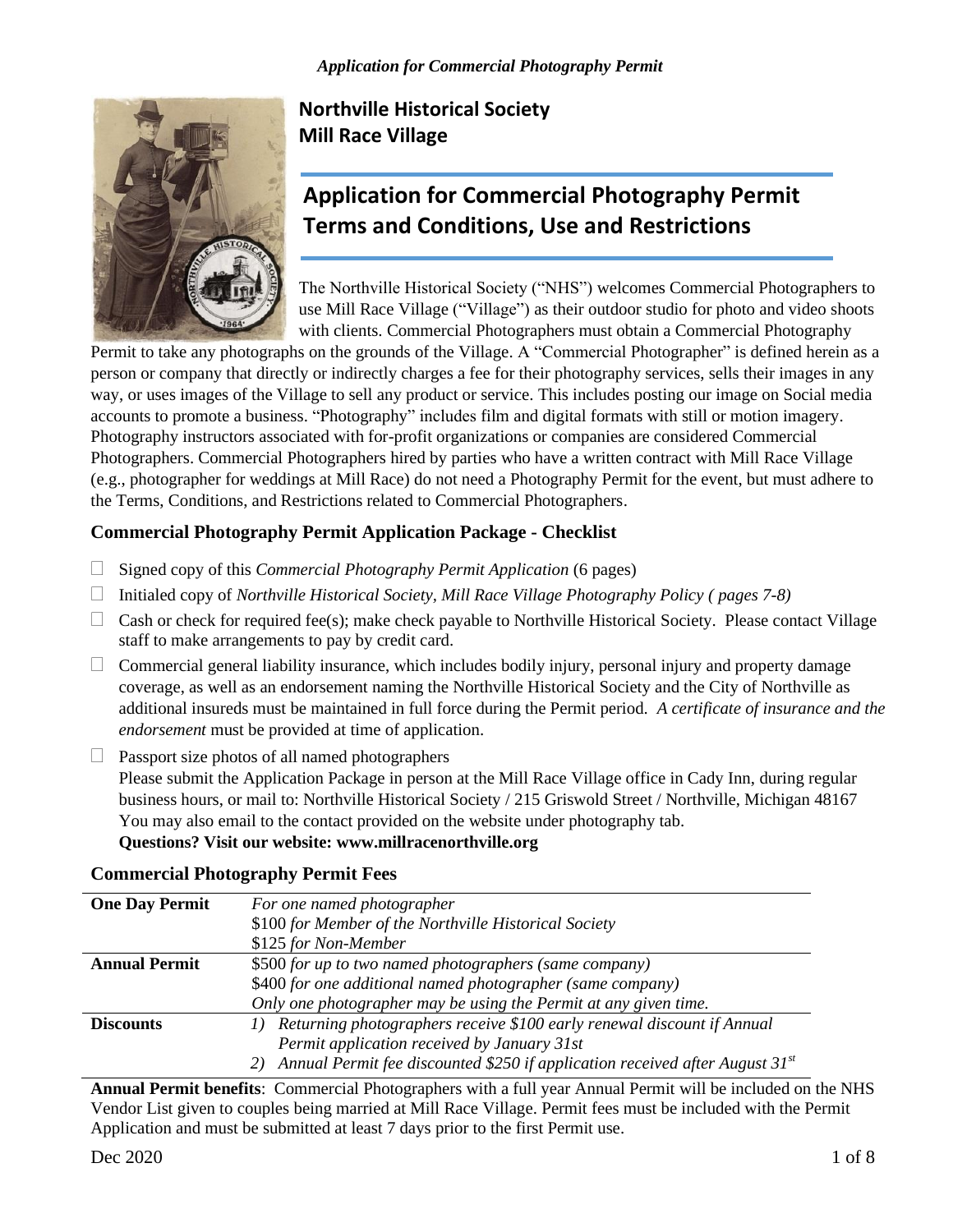#### *Application for Commercial Photography Permit*

Annual Permit is for the calendar year period January 1st through December 31st.

#### **Commercial Photographer Permit Badge**

Upon approval of a complete Permit Application Package, photographers will be mailed a Mill Race Village Commercial Photographer Permit Badge ("Permit Badge")

**One Day Permit**: An embossed Permit Badge, with the approved photographer's name. **Annual Permit**: A laminated and embossed Permit Badge, with approved photographer(s) name and photo.

## **Permit Badge Use and Restrictions**

- 1) The Permit Badge must be worn and visible whenever the photographer is on Village grounds. NHS provides a lanyard with Annual Permit badge. Copies of any Permit Badges are not permitted.
- 2) The Permit Badge is for the sole use of the photographer named on the Badge. Designated NHS representatives may ask for photo identification to verify they are the photographer named on the Badge. Photographers who cannot verify their identity will be asked to leave the Village grounds.
- 3) There is a \$50 replacement fee for any lost Permit Badge.
- 4) Permits are non-refundable.

### **Rules of Commercial Photography Etiquette in Mill Race Village**

- Do not climb on walls, rocks, trees or bushes. Stay on the pathways and mowed lawn areas.
- Do not pick flowers or walk in garden beds. Plants get trampled and soil is compacted.
- Do not climb on balconies, sit on porch railings or window sills, or otherwise disrespect and endanger the buildings. Sitting and standing on porches or steps is permitted.
- Do not move or rearrange signs, benches or any other objects or furniture.
- Do not wade or swim in the stream adjacent to Mill Race Village.
- Do not set up tables, signs or other equipment to solicit business.
- Do not use a candle or any type of open flame on Village grounds.
- Do not disrupt or direct the activities of Village guests or staff.
- Alcohol is not permitted on the Village grounds.
- Commercial Photographers may not use Village grounds after dusk, when the Village is closed to the public, or Sundays between 1pm and 4pm in June through October.
- Commercial Photographers may not use Village grounds during a Village wedding or special event. Permitted commercial photographers will be sent, via email, a calendar listing all weddings and special events.
- All motor vehicles must remain in the Village parking lot. Driving on lawns or the dirt lane is not permitted.
- Do not litter. Carry out all your trash, or dispose in trash cans.
- Photographs are not allowed inside any Village building. Photographs may be taken in the Village gazebo. Booked wedding parties and their photographer may take photographs in the Village church.
- A Commercial Photographer is responsible for their property (e.g. photography equipment). The NHS assumes no liability for loss, theft or damage to said property, or any property belonging to their clients.
- A Commercial Photographer is responsible for the cost of any damage to Village property caused by the photographer or their clients.

#### *These Rules Are Not Complicated Or Onerous. Use Common Sense And Enjoy Your Visit.*

Violation of these Rules of Photography Etiquette, Permit's terms and conditions, use and restrictions, or other provisions in the Mill Race Village Photography Policy (attached) will result in the Commercial Photographer and their client(s) being asked to leave the Village grounds. Northville Police will be called for assistance and enforcement, if needed.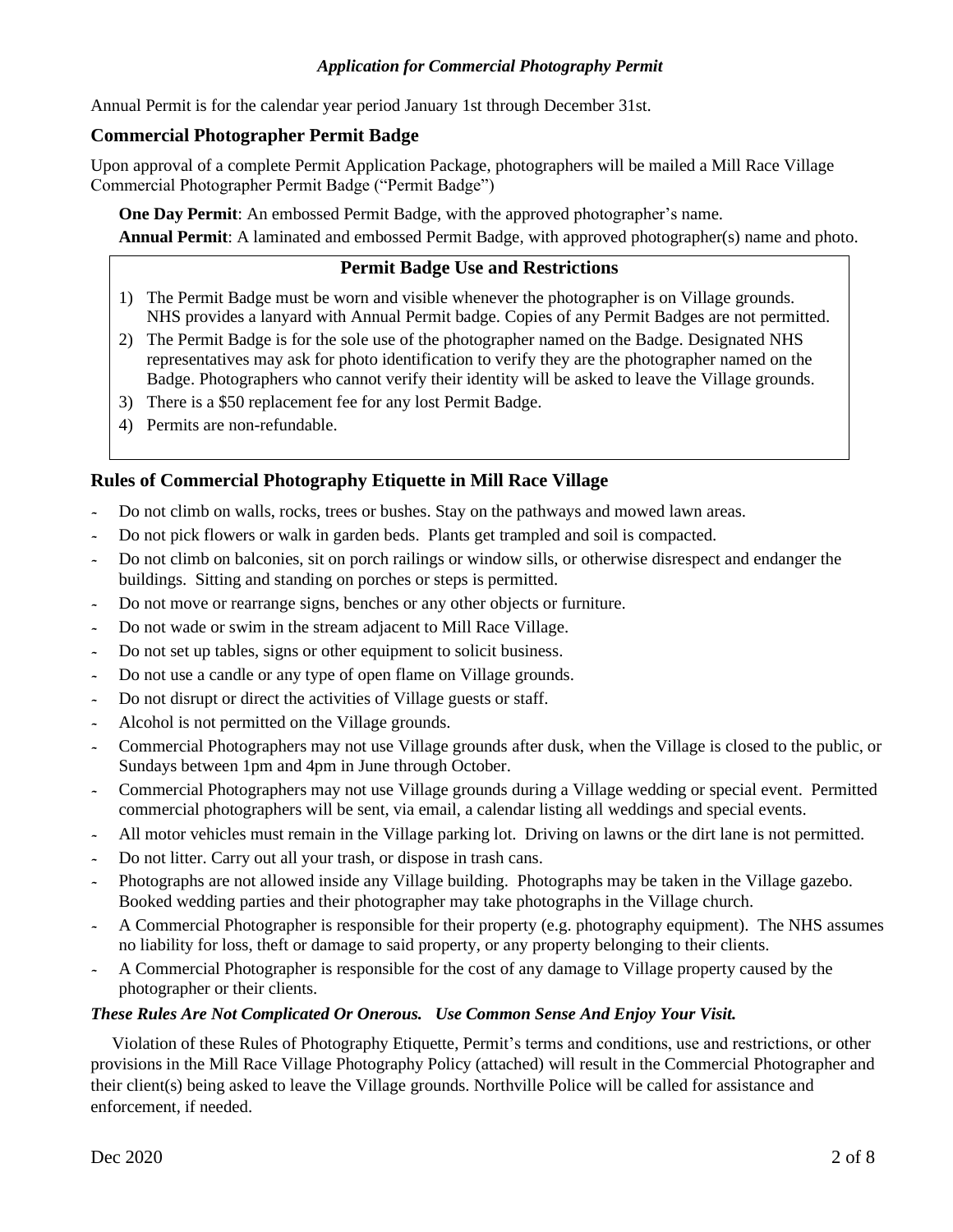## **Commercial Photography Permit Applicant(s)**

#### **PLEASE** *CIRCLE* **PERMIT TYPE**

| <b>One Day</b><br><b>Member Permit</b> | FEE \$100 For one named photographer, member of the NHS          |
|----------------------------------------|------------------------------------------------------------------|
| <b>One Day</b><br><b>Permit</b>        | FEE \$125 For one named photographer, non-member                 |
| <b>Annual Permit</b>                   | FEE \$500 For up to two named photographers                      |
|                                        | \$400 For one additional named photographer                      |
| # of Photographers:                    | Note: For photographers employed by same company.                |
|                                        | Only one photographer may be using the Permit at any given time. |
|                                        | Each named photographer must submit a passport-size photo.       |

#### **Applicable Discounts for this Application** (check, if applicable)

**Early Renewal Discount** Returning photographers receive a \$100 discount if Annual Permit application received by January 31<sup>st</sup>

#### **Late Season Discount** Annual Permit fee discounted \$250 if application received after August 31st

### **REQUIRED APPLICANT INFORMATION**

| <b>Company Name</b>                            |
|------------------------------------------------|
| Phone                                          |
| Email                                          |
| <b>Street Address</b>                          |
| City, State and Zip Code                       |
| <b>Photographer's Name</b><br>For Permit Badge |
| Cell Phone                                     |
| Email                                          |
|                                                |

Mailing Address (if different than above)

I, the undersigned applicant for a Mill Race Commercial Photography Permit, have read all of the Permit's terms, conditions, uses and restrictions as described herein and in the related Photography Policy.

I agree to strictly adhere to all of these terms, conditions, and restrictions.

I understand that if I violate any of these terms, conditions, or restrictions, the Northville Historical Society may revoke my Mill Race Commercial Photography Permit, without any refund of fees paid. The Permit Badge is the property of the Northville Historical Society and must be returned if your Permit is revoked.

I swear that the insurance policy that I have provided is true, accurate, and will remain in effect for the full period covered by my Permit.

I am not an employee of NHS or the City of Northville, and am not eligible for any benefits from those entities.

\_\_\_\_\_\_\_\_\_\_\_\_\_\_\_\_\_\_\_\_\_\_\_\_\_\_\_\_\_\_\_\_\_\_\_\_\_\_\_\_\_\_\_\_\_\_\_\_\_\_\_\_\_ \_\_\_\_\_\_\_\_\_\_\_\_\_\_\_\_\_

Photographer's Signature Date Date Date Date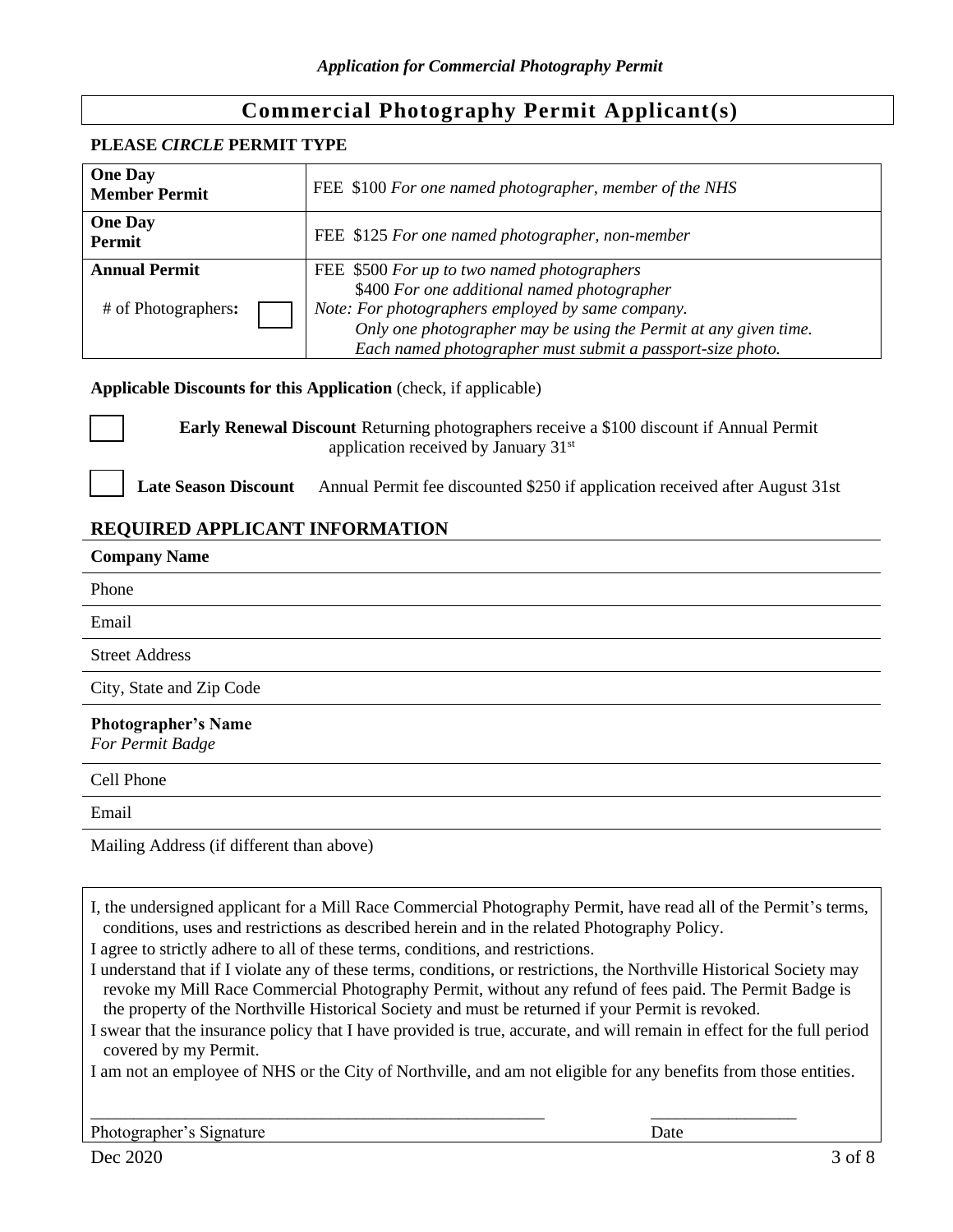#### *Application for Commercial Photography Permit*

Check box to indicate this page is Not Applicable (single photographer Permit application)

#### **COMPANY NAME \_\_\_\_\_\_\_\_\_\_\_\_\_\_\_\_\_\_\_\_\_\_\_\_\_\_\_\_\_\_\_\_\_\_\_\_\_\_\_\_\_\_\_\_\_\_\_\_\_\_\_\_\_\_\_\_\_\_\_\_\_\_\_\_\_\_\_\_\_\_\_\_\_**

#### **ANNUAL PERMIT – MULTIPLE DESIGNATED PHOTOGRAPHERS**

For 2<sup>nd</sup> and 3<sup>rd</sup> designated photographers, as needed

#### **#2 Photographer's Name**

*For Permit Badge*

Cell Phone

Email

I, the undersigned applicant for a Mill Race Commercial Photography Permit, have read all of the Permit's terms, conditions, uses and restrictions as described herein and in the related Photography Policy.

I agree to strictly adhere to all of these terms, conditions, and restrictions.

I understand that if I violate any of these terms, conditions, or restrictions, the Northville Historical Society may revoke my Mill Race Commercial Photography Permit, without any refund of fees paid. The Permit Badge is the property of the Northville Historical Society and must be returned if your Permit is revoked.

I swear that the insurance policy that I have provided is true, accurate, and will remain in effect for the full period covered by my Permit.

I am not an employee of NHS or the City of Northville, and am not eligible for any benefits from those entities.

\_\_\_\_\_\_\_\_\_\_\_\_\_\_\_\_\_\_\_\_\_\_\_\_\_\_\_\_\_\_\_\_\_\_\_\_\_\_\_\_\_\_\_\_\_\_\_\_\_\_\_\_\_ \_\_\_\_\_\_\_\_\_\_\_\_\_\_\_\_\_

2<sup>nd</sup> Photographer's Signature Date

#### **#3 Photographer's Name**

*For Permit Badge*

Cell Phone

Email

I, the undersigned applicant for a Mill Race Commercial Photography Permit, have read all of the Permit's terms, conditions, uses and restrictions as described herein and in the related Photography Policy.

I agree to strictly adhere to all of these terms, conditions, and restrictions.

- I understand that if I violate any of these terms, conditions, or restrictions, the Northville Historical Society may revoke my Mill Race Commercial Photography Permit, without any refund of fees paid. The Permit Badge is the property of the Northville Historical Society and must be returned if your Permit is revoked.
- I swear that the insurance policy that I have provided is true, accurate, and will remain in effect for the full period covered by my Permit.

\_\_\_\_\_\_\_\_\_\_\_\_\_\_\_\_\_\_\_\_\_\_\_\_\_\_\_\_\_\_\_\_\_\_\_\_\_\_\_\_\_\_\_\_\_\_\_\_\_\_\_\_\_ \_\_\_\_\_\_\_\_\_\_\_\_\_\_\_\_\_

I am not an employee of NHS or the City of Northville, and am not eligible for any benefits from those entities.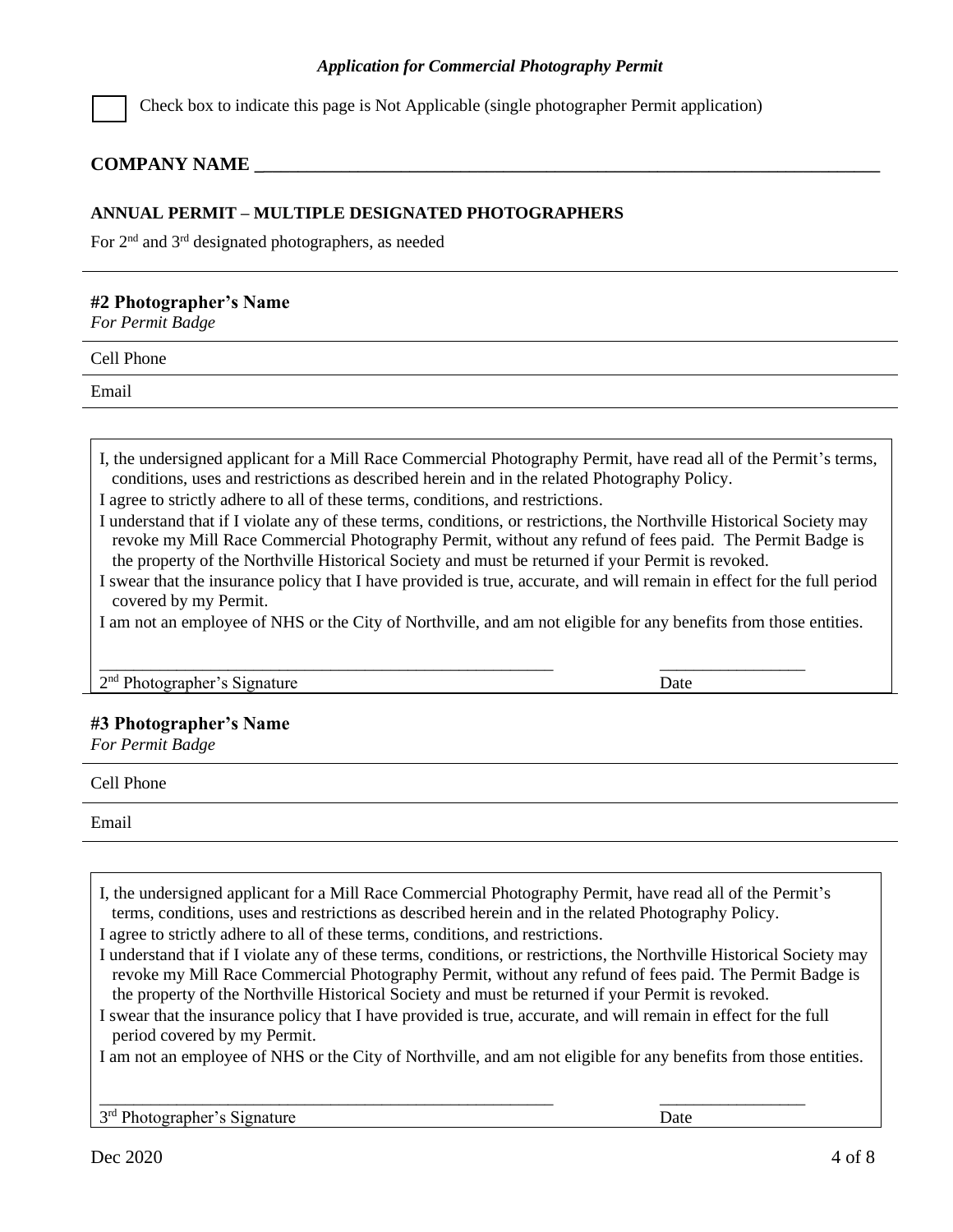## **Agreement to Assume All Risks, Indemnify and Hold Harmless**

To the fullest extent permitted by law, \_\_\_\_\_\_\_\_\_\_\_\_\_\_\_\_\_\_\_\_\_\_\_\_\_\_\_\_\_\_\_\_\_\_\_\_\_\_\_\_\_\_\_\_\_\_\_

assumes all risks and agrees to defend, pay on behalf of, indemnify and hold harmless, the City of Northville, Northville Historical Society and Mill Race Historical Village, including all of its elected and appointed officials, all employees and volunteers, all boards and any others working on behalf of the City of Northville, Northville Historical Society and Mill Race Historical Village against any and all claims, demands, suits, or loss, including all costs connected therewith, including but not limited to attorney fees, and for any damages which may be asserted, claimed, or recovered against or from the City of Northville, Northville Historical Society and Mill Race Historical Village, and any of its elected and appointed officials, all employees and volunteers, all boards, and/or authorities and their board members, employees, and volunteers and others working on behalf of the City of Northville, Northville Historical Society and Mill Race Historical Village, by reason of personal injury, including bodily injury or death, and/or property damage, including loss of use thereof, which arise out of or are in any way connected with or which are alleged to arise out of or alleged to be in any way connected with the event, to be held on \_\_\_\_\_\_\_\_\_\_\_\_\_\_\_\_\_\_\_\_\_\_\_\_\_\_\_\_\_\_\_\_\_ including, but not limited to, any negligence or alleged negligence on the part of the City of Northville, the Northville Historical Society and Mill Race Historical Village.

Signature of person authorized to execute this agreement:

Print Name:

Signature: \_\_\_\_\_\_\_\_\_\_\_\_\_\_\_\_\_\_\_\_\_\_\_\_\_\_\_\_\_\_\_\_\_\_\_\_\_\_\_\_\_\_\_\_\_\_\_\_ Date: \_\_\_\_\_\_\_\_\_\_\_\_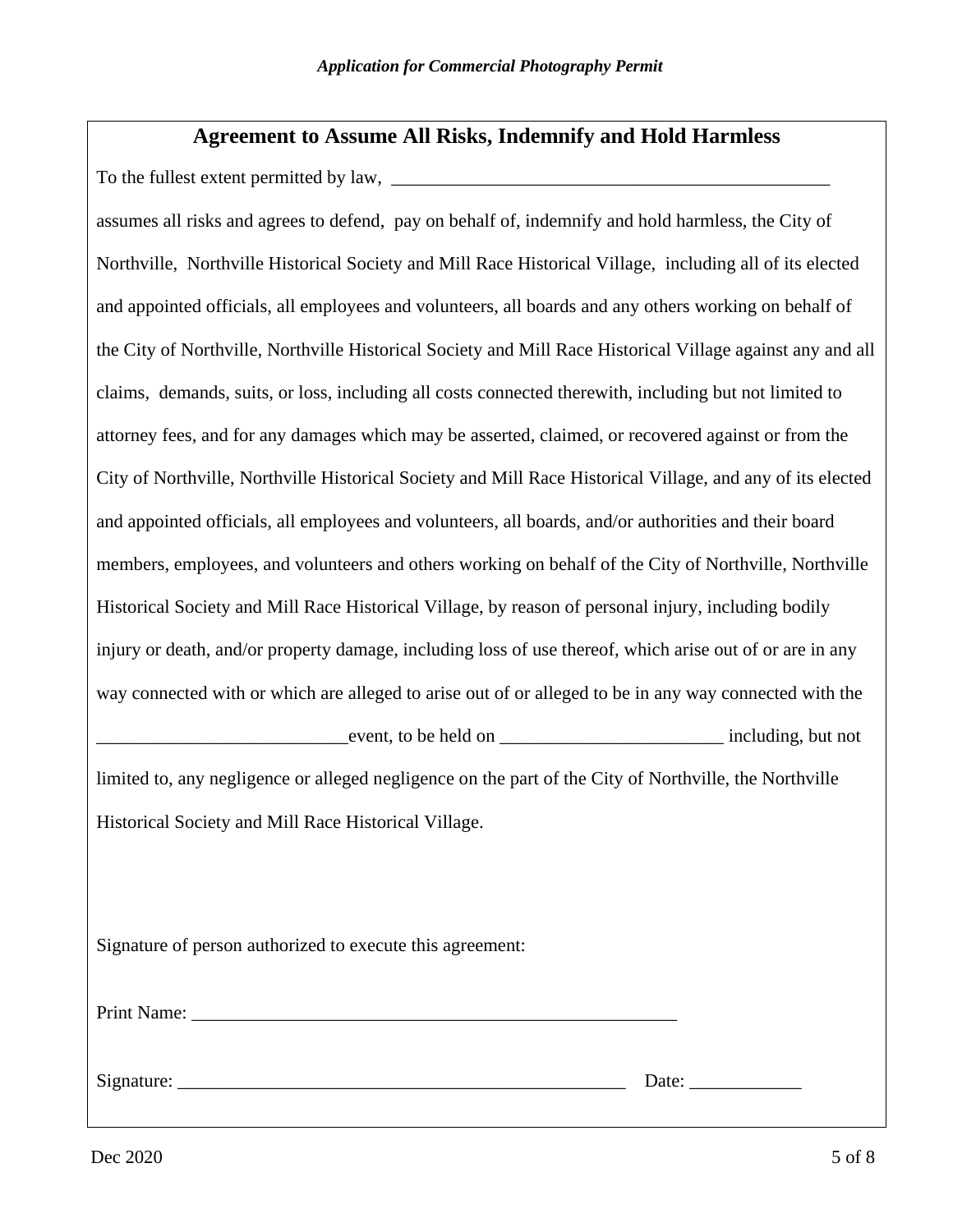| <b>Commercial Photographer Permit Badge(s)</b>                                                    |                                                                   |  |  |  |
|---------------------------------------------------------------------------------------------------|-------------------------------------------------------------------|--|--|--|
| $Permit Badge # \_$                                                                               | Permit Type (circle one) One-Day Specify date _________           |  |  |  |
|                                                                                                   | Annual Late-Season Annual                                         |  |  |  |
|                                                                                                   |                                                                   |  |  |  |
|                                                                                                   | Issued By: $\qquad \qquad$                                        |  |  |  |
|                                                                                                   |                                                                   |  |  |  |
|                                                                                                   |                                                                   |  |  |  |
|                                                                                                   |                                                                   |  |  |  |
|                                                                                                   |                                                                   |  |  |  |
|                                                                                                   |                                                                   |  |  |  |
|                                                                                                   |                                                                   |  |  |  |
|                                                                                                   |                                                                   |  |  |  |
|                                                                                                   | <b>For Office Use Only</b>                                        |  |  |  |
| Total Fee Due \$                                                                                  |                                                                   |  |  |  |
| Amount Paid \$                                                                                    | Date Paid                                                         |  |  |  |
| Certificate and endorsement of insurance policy received? (circle)                                | Yes<br>N <sub>0</sub>                                             |  |  |  |
| Signed copy of "Agreement to Assume All Risks, Indemnify and<br>Hold Harmless" received? (circle) | Yes<br>N <sub>0</sub>                                             |  |  |  |
| Passport-size photos received? (circle)                                                           | Yes<br>N <sub>0</sub>                                             |  |  |  |
|                                                                                                   | Cash                                                              |  |  |  |
| Payment Method (circle)                                                                           | Paypal/Charge                                                     |  |  |  |
|                                                                                                   | Check<br>$\#$ __________________________                          |  |  |  |
|                                                                                                   | Credit Card Type                                                  |  |  |  |
|                                                                                                   |                                                                   |  |  |  |
|                                                                                                   |                                                                   |  |  |  |
| <b>NOTES</b>                                                                                      |                                                                   |  |  |  |
|                                                                                                   |                                                                   |  |  |  |
|                                                                                                   |                                                                   |  |  |  |
|                                                                                                   |                                                                   |  |  |  |
|                                                                                                   | PLEASE ATTACH PHOTOGRAPHER'S BUSINESS CARD, IF PROVIDED/AVAILABLE |  |  |  |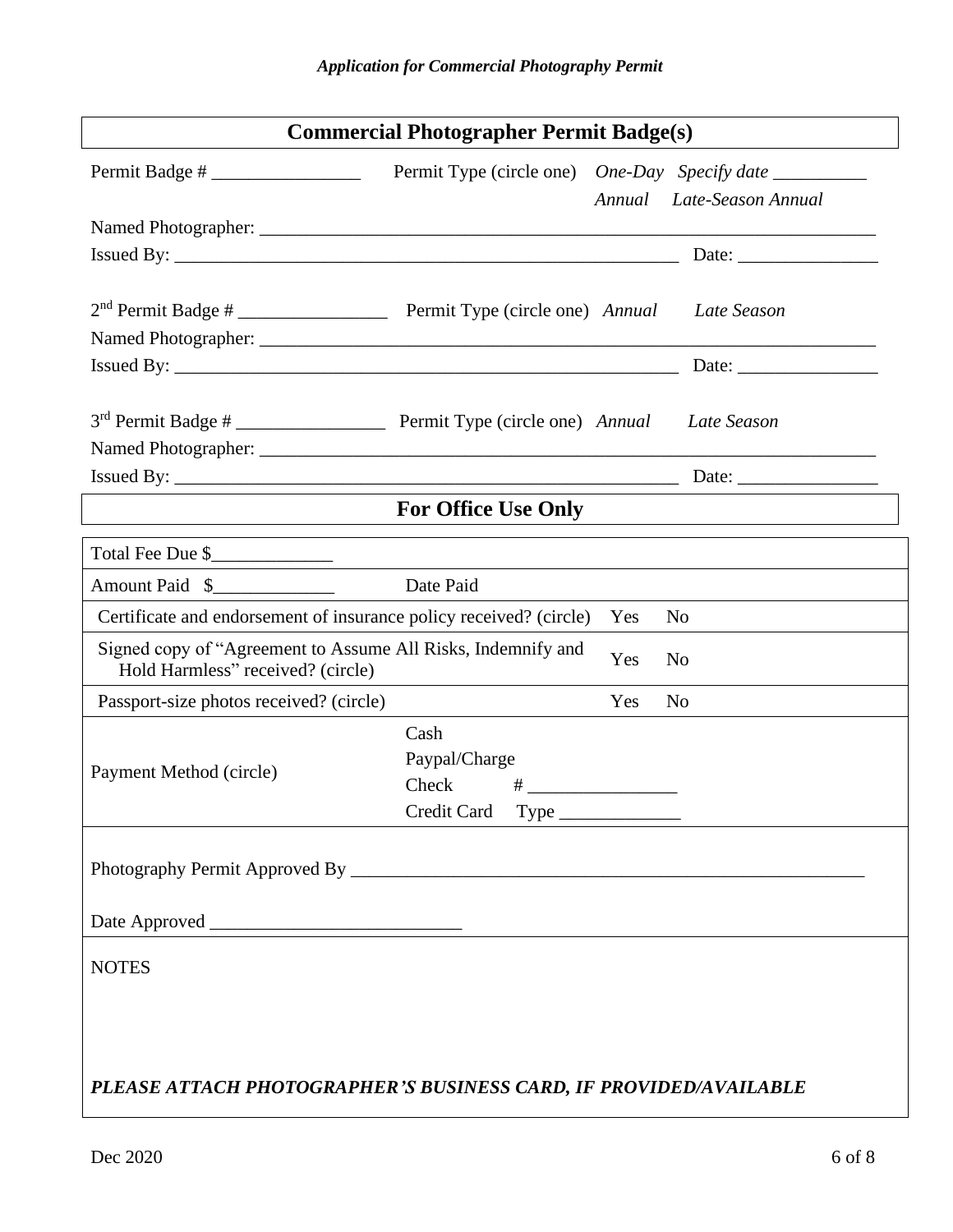*Photographer's Initials*

# **Northville Historical Society Mill Race Village Photography Policy**

The Northville Historical Society is a 501(c)3 non-profit, volunteer organization that operates and finances Mill Race Village ("The Village"). The Village grounds are popular for photography. We want each guest experience to be memorable.

Photography -- which encompasses film and digital, still and motion imagery – may be taken in public areas for personal use. Personal use means that the images will not be sold or used for any commercial purpose. Personal photographs or videos may be shared with friends, family, and social media web sites. Students must be prepared to show Student Identification. Non-profit photography classes, clubs or groups of three or more amateur photographers are required to call ahead so that we can put you on the schedule and let you know of any Village events that may limit your activities.

Commercial photographers like to use Mill Race Village as their outdoor studio for photo and video shoots with clients. Photography for commercial use requires a Commercial Photography Permit. A commercial photographer is defined as a person, organization or company that directly or indirectly charges a fee for their photography services, sells their images in any way, or uses images of Mill Race Village to sell any product or service, this includes sharing photos taken at Mill Race Village on social media to promote a business. Photography instructors associated with for-profit organizations or companies are considered commercial photographers and must follow all policies applicable to commercial photographers.

Please refer to the Commercial Photography Permit Application for additional information on the Permit's fees and related terms and conditions.

News media commercial photographers who prominently display news media ID will be allowed to take photographs during regular business hours as long as they do not interfere with Village guests. News media photographers are required to provide notification in advance of their planned visit.

Guests taking personal or commercial photographs may visit the Village from dawn to dusk when the grounds are open to the public, with the exception that Commercial photographers may not use Village grounds



on Sundays, between 1:00 p.m. and 4:00 p.m., from June through October or when the Village is being used for weddings or special events.

Photographers taking images for personal use may use tripods on Village grounds. Additional equipment, such as lights, ladders, and props, are prohibited without prior written permission from the Northville Historical Society. Without said permission, the photographer will be deemed a commercial photographer and asked to leave the grounds until a Commercial Photography Permit is acquired. This includes students doing work on class assignments, amateur photography clubs, and other photography students or hobbyists.

All photographers must be courteous and use good judgment while photographing. For the safety and enjoyment of Mill Race Village, the following *Rules of Photography Etiquette* apply to all photographic activities on Village grounds. These rules are as much for your safety as it is for the safety, longevity, and conservation of the buildings and grounds of Mill Race Village. This is a historical site and its historical value must be protected. The Northville Historical Society reserves the right to refuse permission or terminate a photography shoot, for personal or commercial use, at any time if a Village representative deems a photographer's behavior is not in the best interest of other guests or the Northville Historical Society.

Questions? Visit our website: www.millracenorthville.org